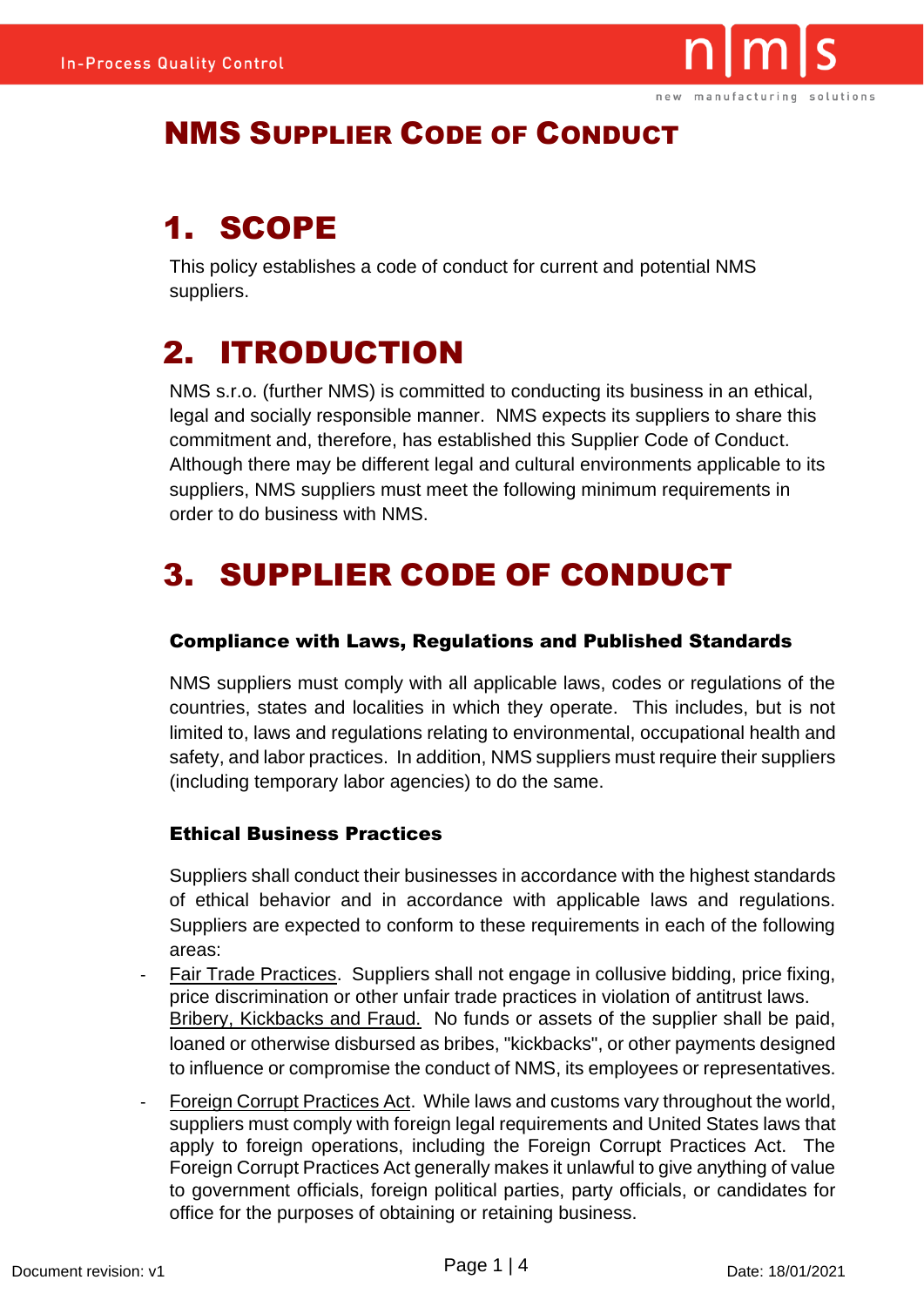

new manufacturing solutions

NMS Policies and Procedures. Suppliers must comply with the NMS's published policies and procedures, including, but not limited to, the Conflict of Interest, Procurement Relationships and other relevant provisions of the **Code of Ethics**, **Code of Conduct**, **Integrated Policy**, **Supplier Sustainibility Policy**, **Energy Management**, **Employee Health and Safety** which can be found at: <https://www.nms-int.com/certifikaty/>

Suppliers shall respect the intellectual property rights of others, including NMS, its affiliates and business partners. Suppliers must take appropriate steps to safeguard and maintain confidential and proprietary information of NMS and shall use such information only for the purposes specified for use by NMS. Suppliers shall observe and respect all NMS patents, trademarks and copyrights and comply with all requirements as to their use as established by NMS. Suppliers shall not transmit confidential or proprietary information of NMS via the internet unless such information is encrypted accordance with minimum standards established by NMS.

#### Environmental Practices

NMS suppliers shall comply with all environmental laws and regulations applicable to their operations worldwide. Such compliance shall include, among other things, the following items:

- Obtaining and maintaining environmental permits and timely filing of required reports
- Proper handling and disposition of hazardous materials
- Monitoring, controlling and treating discharges generated from operations

#### Occupational Health and Safety Practices

NMS suppliers shall provide their employees with a safe and healthy working environment in order to prevent accidents and injury to health arising out of, linked with, or occurring in the course of work or as a result of the operation of the supplier. Suppliers shall, among other things, provide:

- Occupational health and safety training
- A system for injury and illness reporting
- Worker exposure to physically demanding tasks, including manual material handling and heavy lifting, prolonged standing and highly repetitive or forceful assembly tasks is to be identified, evaluated and controlled.
- Medical treatment and/or compensation to injured/ill workers arising as a result of working for supplier.
- Worker exposure to chemical, biological and physical agents is to be identified, evaluated, and controlled. When hazards cannot be adequately controlled by engineering and administrative means, workers are to be provided with appropriate personal protective equipment.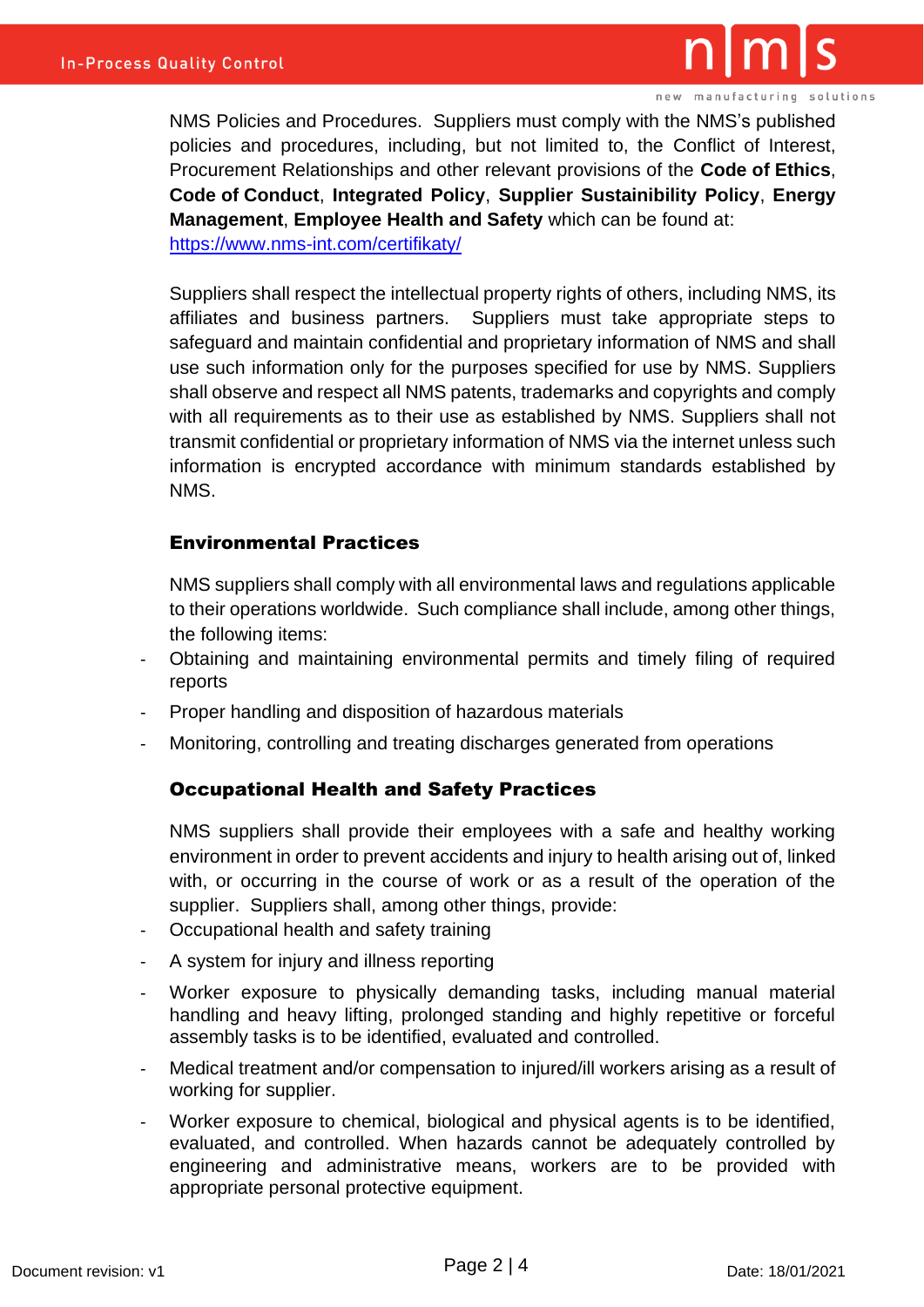- Machine safeguarding and other protective measures to prevent injuries/illnesses to workers
- Workers are to be provided clean and safe facilities including clean toilet facilities, access to potable water and sanitary food preparation and storage facilities.
- Worker dormitories provided by the Suppliers are to be clean, safe, and provide emergency egress, adequate heat and ventilation and reasonable personal space.

#### Labor Practices

NMS expects its suppliers to adopt sound labor practices and treat their workers fairly in accordance with local laws and regulations. In addition, suppliers must comply with the following standards:

- Freely Chosen Employment. Suppliers shall not use any forced labor, whether in the form of prison labor, indentured labor, bonded labor or otherwise.
- No Child Labor. Suppliers shall comply with local minimum working age laws and requirements and not employ child labor.
- Minimum Wages. Suppliers shall provide wages for regular and overtime work and benefits that meet or exceed legal requirements.
- Working Hours. Suppliers shall not require workers to work more than the maximum hours of daily labor set by local laws.
- No Harsh, Inhumane Treatment or Abuse. Suppliers shall treat each employee with dignity and respect. In no event shall Supplier's workers be subject to threats of violence, physical punishment, confinement or other form of physical, sexual, psychological or verbal harassment or abuse.
- No Discrimination. Suppliers shall not discriminate in its employment practices on the basis of race, color, religion, sex, age, physical disability, national origin, creed or any other basis prohibited by law.
- Freedom of Association. Suppliers shall recognize and respect the rights of its workers to join or to refrain from joining associations of their own choosing and the right to collective bargaining in accordance with local labor laws and established practices.

#### Export Sanctions/Terrorism Activities

NMS suppliers must abide by all economic sanctions or trade embargoes that United States has adopted, whether they apply to foreign countries, political or to particular foreign individuals and entities.

Suppliers must not directly or indirectly engage in or support any terrorist activity.

Neither suppliers nor any of their affiliates, nor any officer or director of the supplier or any of their affiliates, should be included on any lists of terrorists or terrorist organizations compiled by the United States government or any other national or international body, including but not limited to: (i) the U.S. Treasury Department's Specially Designated Nationals List, (ii) U.S. State Department's Terrorist Exclusion List, (iii) the United Nations List Pursuant to Security Council